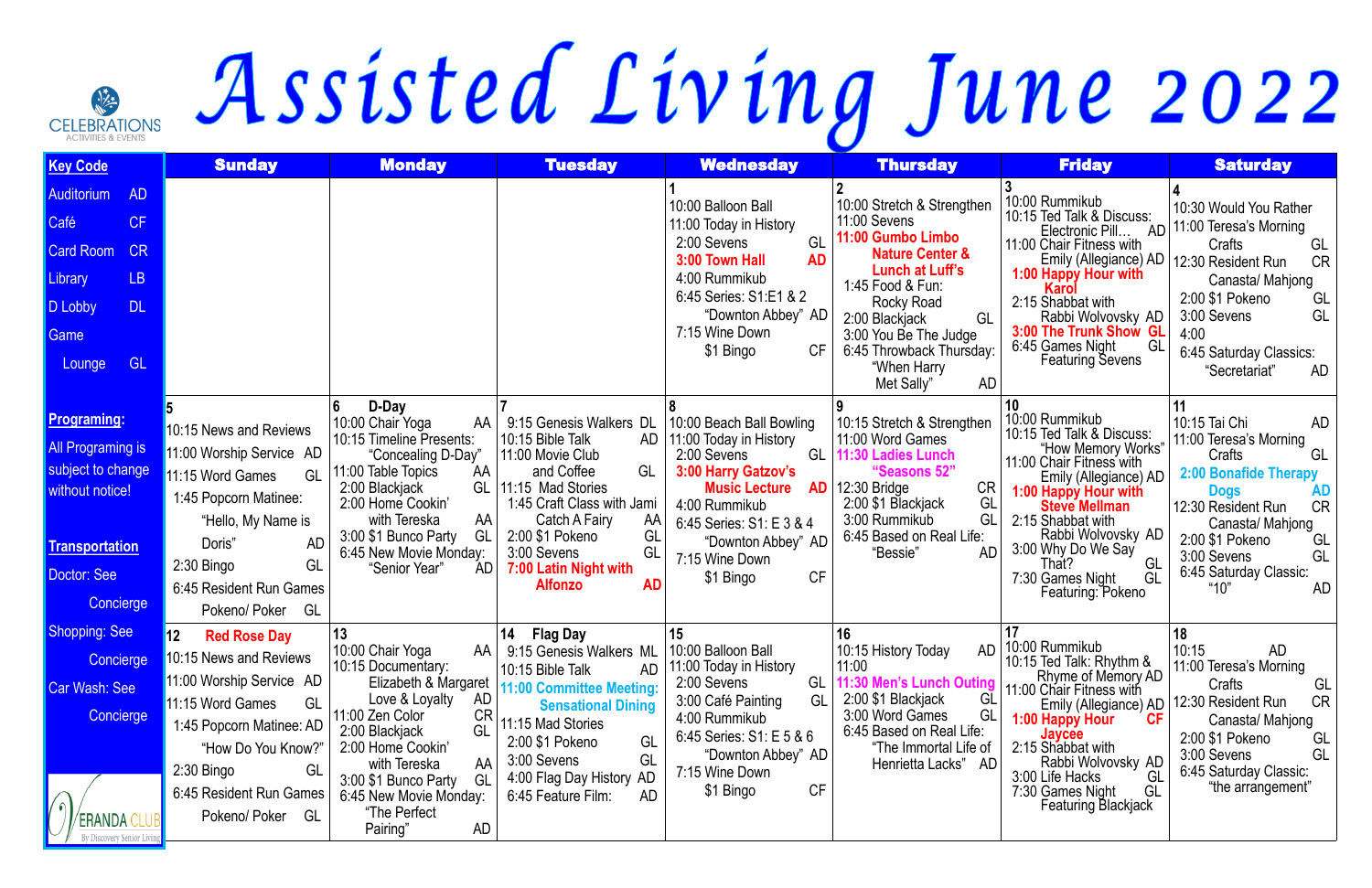## GLEBRATIONS Assisted Living June 2022

| <b>Key Code</b>                                                                                                                                                              |           | <b>Sunday</b>                                                                                                                                                                                                               | <b>Monday</b>                                                                                                                                                                                                                                                      | <b>Tuesday</b>                                                                                                                                                                                         | <b>Wednesday</b>                                                                                                                                                                                  | <b>Thursday</b>                                                                                                                                                                                                                              | <b>Friday</b>                                               | <b>Saturday</b>                            |
|------------------------------------------------------------------------------------------------------------------------------------------------------------------------------|-----------|-----------------------------------------------------------------------------------------------------------------------------------------------------------------------------------------------------------------------------|--------------------------------------------------------------------------------------------------------------------------------------------------------------------------------------------------------------------------------------------------------------------|--------------------------------------------------------------------------------------------------------------------------------------------------------------------------------------------------------|---------------------------------------------------------------------------------------------------------------------------------------------------------------------------------------------------|----------------------------------------------------------------------------------------------------------------------------------------------------------------------------------------------------------------------------------------------|-------------------------------------------------------------|--------------------------------------------|
| Auditorium                                                                                                                                                                   | <b>AD</b> |                                                                                                                                                                                                                             |                                                                                                                                                                                                                                                                    |                                                                                                                                                                                                        |                                                                                                                                                                                                   |                                                                                                                                                                                                                                              |                                                             |                                            |
| Café                                                                                                                                                                         | CF        | 19<br><b>Father's Day</b><br>10:15 JFK: Making of a                                                                                                                                                                         | 20<br>10:15 Welcome to Earth:                                                                                                                                                                                                                                      | 21<br>9:15 Genesis Walk<br>ML                                                                                                                                                                          | 22<br>10:00 Beach Ball Bowling                                                                                                                                                                    | 23<br>10:15 Stretch & Strengthen                                                                                                                                                                                                             | 24<br>9:30                                                  | 25<br>10:15 Tai Chi<br>AD                  |
| <b>Card Room</b>                                                                                                                                                             | CR        | President<br>AD<br>11:00 Worship Service                                                                                                                                                                                    | AD<br>Power of Scent<br>AD 11:00 Zen Color                                                                                                                                                                                                                         | 10:15 Bible Talk<br>CR   11:00 Committee Meeting:                                                                                                                                                      | CR   11:00 Today in History<br>2:00 Sevens<br>GL                                                                                                                                                  | 11:00 Sevens                                                                                                                                                                                                                                 | 10:15 Ted Talk:<br>11:00 Chair Fitness with                 | 11:00 Teresa's Morning<br>Crafts<br>GL     |
| Library                                                                                                                                                                      | LB        | 11:15 Word Games                                                                                                                                                                                                            | GL   12:30 Resident Run Games                                                                                                                                                                                                                                      |                                                                                                                                                                                                        | 3:00 Café Painting<br>GL                                                                                                                                                                          | <b>CR</b><br>12:30 Bridge<br>2:00 \$1 Blackjack<br>GL                                                                                                                                                                                        | Emily (Allegiance) AD                                       | 12:30 Resident Run<br><b>CR</b>            |
| D Lobby                                                                                                                                                                      | <b>DL</b> | 12:30 Resident Run:<br><b>CR</b><br>Games                                                                                                                                                                                   | 2:00 Blackjack<br>GL<br>GL<br>3:00 Bunco                                                                                                                                                                                                                           | 2:00 \$1 Pokeno<br>GL<br>GL<br>3:00 Payers Choice                                                                                                                                                      | 4:00 Rummikub<br>6:45 Series:                                                                                                                                                                     | GL<br>3:00 Rummikub                                                                                                                                                                                                                          | 12:00 July Birthday Party<br>with Gene Fabian               | Canasta/ Mahjong<br>1:30 Sevens<br>GL      |
| Game                                                                                                                                                                         |           | GL<br>1:30 \$1 Bingo Blitz                                                                                                                                                                                                  | 6:45 New Movie Monday:                                                                                                                                                                                                                                             | Rummikub/Poker                                                                                                                                                                                         | "Downton Abbey" AD                                                                                                                                                                                | 6:45 Based on Real Life:<br>"Bessie"<br>AD                                                                                                                                                                                                   | 2:15 Shabbat with                                           | 3:00 \$1 Pokeno<br>GL                      |
| Lounge                                                                                                                                                                       | TL        | 3:00 Popcorn Matinee:<br>"Did You Hear About                                                                                                                                                                                | "Rescued by Ruby"                                                                                                                                                                                                                                                  |                                                                                                                                                                                                        | 7:15 Wine Down<br>CF                                                                                                                                                                              |                                                                                                                                                                                                                                              | Rabbi Wolvovsky AD<br>3:00 Would You Rather GL              | 6:45 Saturday Classics:<br>AD<br>"The End" |
|                                                                                                                                                                              |           | The Morgans?"<br>6:45 Resident Run Games                                                                                                                                                                                    |                                                                                                                                                                                                                                                                    |                                                                                                                                                                                                        | \$1 Bingo                                                                                                                                                                                         |                                                                                                                                                                                                                                              | <b>CF</b><br>6:45 Games Night<br><b>Featuring Blackjack</b> |                                            |
| <b>Programing:</b>                                                                                                                                                           |           | Pokeno/ Poker<br>GL                                                                                                                                                                                                         |                                                                                                                                                                                                                                                                    |                                                                                                                                                                                                        |                                                                                                                                                                                                   |                                                                                                                                                                                                                                              |                                                             |                                            |
|                                                                                                                                                                              |           |                                                                                                                                                                                                                             |                                                                                                                                                                                                                                                                    |                                                                                                                                                                                                        |                                                                                                                                                                                                   |                                                                                                                                                                                                                                              |                                                             |                                            |
| <b>All Programing is</b><br>subject to change                                                                                                                                |           |                                                                                                                                                                                                                             |                                                                                                                                                                                                                                                                    |                                                                                                                                                                                                        |                                                                                                                                                                                                   |                                                                                                                                                                                                                                              |                                                             |                                            |
| without notice!                                                                                                                                                              |           |                                                                                                                                                                                                                             |                                                                                                                                                                                                                                                                    |                                                                                                                                                                                                        |                                                                                                                                                                                                   |                                                                                                                                                                                                                                              |                                                             |                                            |
| <b>Transportation</b><br>Doctor: See<br>Concierge<br><b>Shopping: See</b><br>Concierge<br><b>Car Wash: See</b><br>Concierge<br><b>Questions</b><br>$\sqrt{2}$<br>/ERANDA CLU |           | 26<br>10:15 Word Games<br>GL<br>11:00 Worship Service AD<br>12:30 Resident Run:<br><b>CR</b><br>Games<br>1:30 \$1 Bingo Blitz<br>GL<br>3:00 Popcorn Matinee:<br>"Dreamer"<br>6:45 Resident Run Games  <br>Pokeno/ Blackjack | 27<br>10:15 Welcome to Earth:<br>Speed of Life<br>11:00 Soldier's Prayer AD   11:00 Tech Talk<br>Honor & Remember<br>12:30 Resident Run Games<br><b>2:00 Book Discussion</b><br>with Linda Auston<br>GL<br>3:00 Bunco<br>6:45 Memorial Day Movie:<br>"The Patriot" | 28<br>9:15 Genesis Walk<br>ML<br>AD   10:15 Bible Talk<br>CR<br><b>AD</b><br>CF<br>2:00 Chef Demo<br>GL<br>3:00 Payers Choice<br>Sevens/Bridge<br>6:45 Feature Film:<br><b>AD</b><br>"Catch & Release" | 29<br>10:00 Balloon Ball<br>11:00 Today in History<br>2:00 Sevens<br>GL<br>3:00 Café Painting<br>GL I<br>4:00 Rummikub<br>6:45 Series:<br>"Downton Abbey" AD<br>7:15 Wine Down<br>CF<br>\$1 Bingo | 30<br>10:15 Art History 101<br>AD<br>"Medieval 500-1400"<br>GL<br>11:00 Bingo Blitz<br><b>DL</b><br><b>1:00 Casino Trip</b><br><b>Dinner</b><br>GL<br>2:00 \$1 Blackjack<br>GL<br>3:00 Rummikub<br>6:45 Based on Real Life:<br>"Game Change" |                                                             |                                            |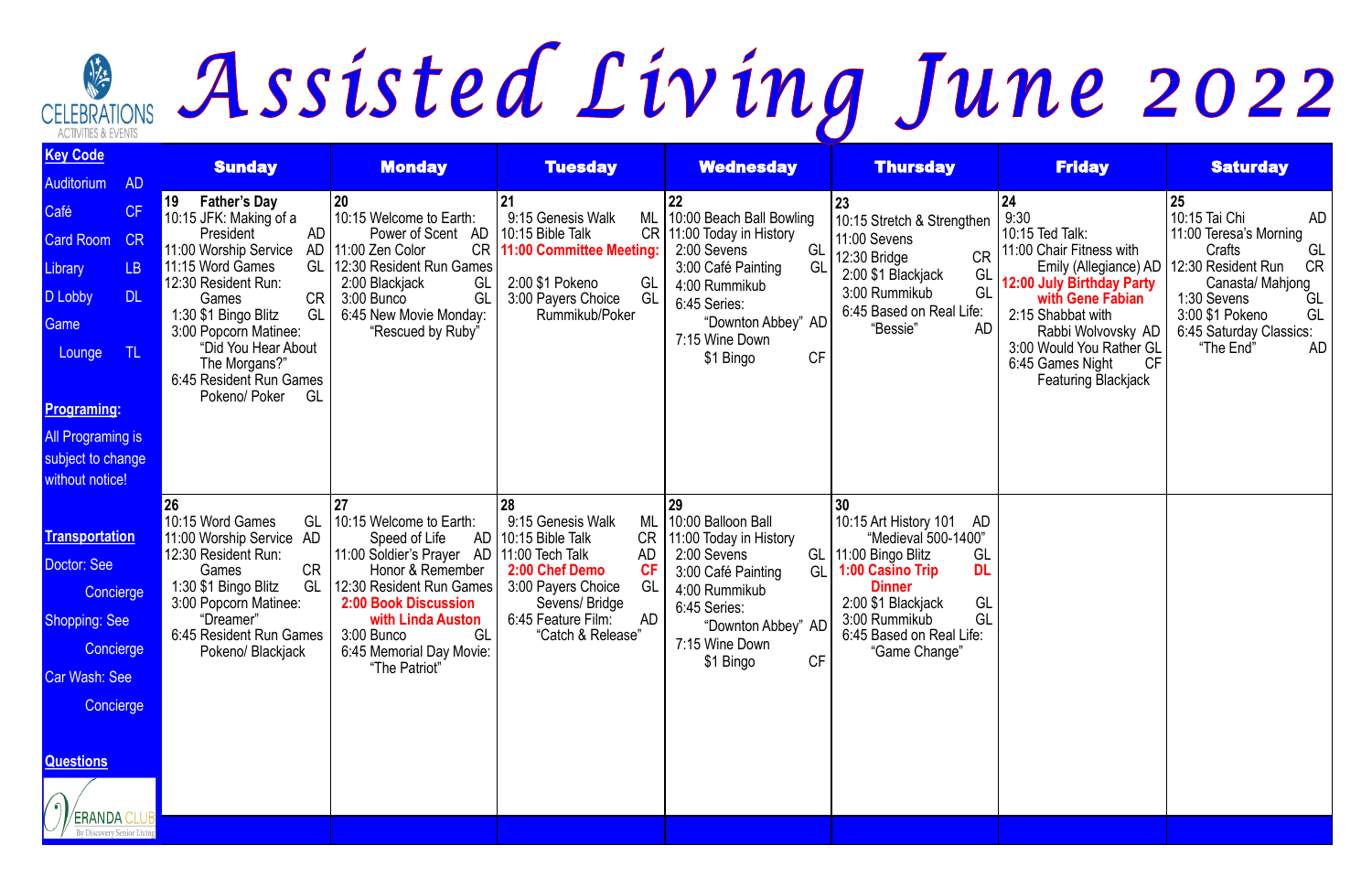## Independent Living June 2022

| <b>Key Code</b>                                                                                                                                                                                                                                 | <b>Sunday</b>                                                                                                                                                                                | <b>Monday</b>                                                                                                                                                                                                                                                                                                   | <b>Tuesday</b>                                                                                                                                                                                                                                                                                  | <b>Wednesday</b>                                                                                                                                                                                                                                                 | <b>Thursday</b>                                                                                                                                                                                                                             | <b>Friday</b>                                                                                                                                                                                                                                                                                                | <b>Saturday</b>                                                                                                                                                                                                                                      |
|-------------------------------------------------------------------------------------------------------------------------------------------------------------------------------------------------------------------------------------------------|----------------------------------------------------------------------------------------------------------------------------------------------------------------------------------------------|-----------------------------------------------------------------------------------------------------------------------------------------------------------------------------------------------------------------------------------------------------------------------------------------------------------------|-------------------------------------------------------------------------------------------------------------------------------------------------------------------------------------------------------------------------------------------------------------------------------------------------|------------------------------------------------------------------------------------------------------------------------------------------------------------------------------------------------------------------------------------------------------------------|---------------------------------------------------------------------------------------------------------------------------------------------------------------------------------------------------------------------------------------------|--------------------------------------------------------------------------------------------------------------------------------------------------------------------------------------------------------------------------------------------------------------------------------------------------------------|------------------------------------------------------------------------------------------------------------------------------------------------------------------------------------------------------------------------------------------------------|
| <b>AD</b><br>Auditorium<br><b>CF</b><br>Café<br><b>CR</b><br><b>Card Room</b><br><b>LB</b><br>Library<br><b>DL</b><br>D Lobby<br>Game<br>GL<br>Lounge<br><b>Programing:</b><br><b>All Programing is</b><br>subject to change<br>without notice! |                                                                                                                                                                                              |                                                                                                                                                                                                                                                                                                                 |                                                                                                                                                                                                                                                                                                 | 10:15 Timeline Presents:<br>"Emperor Who<br>Unified China"<br><b>AD</b><br>12:30 Resident Games<br>2:00 Sevens<br>GL<br>3:00 Town Hall<br><b>AD</b><br>4:00 Rummikub<br>6:45 Series: S1:E1 & 2<br>"Downton Abbey" AD<br>7:15 Wine Down<br><b>CF</b><br>\$1 Bingo | 10:15 "Dolly Pardon:<br>Here I am"<br>AD<br>11:00 Gumbo Limbo<br><b>Nature Center &amp;</b><br>Lunch at Luff's<br>2:00 Blackjack<br>GL<br>3:00 \$1 Pokeno<br>4:00 Word Games<br>6:45 Throwback Thursday:<br>"When Harry<br>AD<br>Met Sally" | 10:15 Ted Talk & Discuss:<br>Electronic Pill<br>AD.<br>11:00 Chair Fitness with<br>Emily (Allegiance) AD<br>1:00 Happy Hour with<br><b>Karol</b><br>2:15 Shabbat with<br>Rabbi Wolvovsky AD<br>3:00 The Trunk Show GL<br>6:45 Games Night<br>GL<br><b>Featuring Sevens</b>                                   | 10:15 Tai Chi<br>AD<br>11:00 Teresa's Morning<br>DA<br>Crafts<br><b>CR</b><br>12:30 Resident Run<br>Canasta/ Mahjong<br>2:00 \$1 Pokeno<br>GL<br>GL<br>3:00 Sevens<br>GL<br>4:00 Rummikub<br>6:45 Saturday Classics:<br>AD.<br>"S"                   |
| <b>Transportation</b><br>Doctor: See<br>Concierge<br><b>Shopping: See</b><br>Concierge<br>Car Wash: See<br>Concierge<br><b>Questions</b><br>Contact Jami at<br>561-368-2122<br><b>Extension 1018</b>                                            | 11:00 Worship Service AD<br>1:45 Popcorn Matinee:<br>"Hello, My Name is<br>Doris"<br>GL<br>2:30 Bingo<br>6:45 Resident Run Games<br>Pokeno/ Poker<br>GL                                      | D-Day<br>10:15 Timeline Presents:<br>"Concealing D-Day<br>11:00 Real Court and<br><b>AD</b><br>Mock Jury<br><b>CR</b><br>AD 12:30 Resident Games<br>2:00 Blackjack<br>GL<br>3:00 \$1 Bunko Party<br>GL<br>4:00 Rummikub<br>GL<br>6:45 New Movie Monday:<br>The Mystery of<br><b>Marilyn Monroe</b><br><b>AD</b> | 9:15 Genesis Walkers DL<br>10:15 Bible Talk<br><b>CR</b><br>11:00 Movie Club<br>GL<br>and Coffee<br>12:30 Resident Games CR<br>1:45 Craft Class with Jami<br>Catch a Fairy 1<br>AA<br>2:00 \$1 Pokeno<br>Gl<br>3:00 Sevens<br>GL<br>7:00 Latin Night with<br><b>Alfonzo</b><br><b>AD</b>        | 10:15 Timeline Presents:<br>"When China Ruled<br>AD<br>The Waves"<br>11:00 Tech Talk: Popular<br>Apps Your Phone AD<br>2:00 Sevens<br>GL<br>3:00 Harry Getzov<br><b>Music Lecture</b><br><b>AD</b><br>GL<br>6:45 \$1 Wine Down<br>CF<br>$7:15$ Bingo             | 10:15 History Today<br>11:00 Bingo Blitz<br>GL<br>11:30 Ladies Lunch<br>"Seasons 52"<br>12:30 Bridge<br><b>CR</b><br>GL<br>2:00 \$1 Blackjack<br>3:00<br>4:00 Scrabble<br>GL<br>6:45 Based on Real Life:<br>"Bessie"<br><b>AD</b>           | 10<br>10:15 Ted Talk:<br>AD<br>11:00 Chair Fitness with<br>Emily (Allegiance) AD<br>1:00 Happy Hour with<br>Steve Mellman<br>2:15 Shabbat with<br>Rabbi Wolvovsky AD<br>3:00 Why Do We Say<br>That?<br>GL<br>7:30 Games Night<br>GL<br>Featuring: Pokeno                                                     | 10:15 Tai Chi<br>AD<br>11:00 Teresa's Morning<br>GL<br>Crafts<br><b>CR</b><br>12:30 Resident Run<br>Canasta/ Mahjong<br>2:00 Bonafide Therapy<br><b>AD</b><br><b>Dogs</b><br>GL<br>3:00 Sevens<br>6:45 Saturday Classic:<br>"10"<br>AD               |
| $\sqrt{\frac{1}{2}}$<br>CELEBRATIONS<br>CTIVITIES & EVENTS<br>ERANDA (<br>By Discovery Senior Living                                                                                                                                            | 12<br><b>Red Rose Day</b><br>11:00 Worship Service AD 10:15 Documentary:<br>1:45 Popcorn Matinee:<br>"How Do You Know"<br>$2:30$ Bingo<br>Gl<br>6:45 Resident Run Games<br>Pokeno/ Sevens GL | 13<br>Elizabeth & Margaret<br>Love & Loyalty<br><b>CR</b><br>11:00 Zen Color<br>12:30 Resident Games CR<br>2:00 Blackjack<br>GL<br>3:00 \$1 Bunko Party<br>GL<br>4:00 Rummikub<br>GL<br>6:45 New Movie Monday:<br>"The Perfect Pairing"                                                                         | 14<br><b>Flag Day</b><br>9:15 Genesis Walkers ML   10:15 Timeline Presents:<br>10:15 Bible Talk<br><b>CR</b><br>AD   11:00 Committee Meeting:<br><b>Sensational Dining</b><br>2:00 \$1 Pokeno<br>GL<br>3:00 Sevens<br>GL<br>4:00 Flag Day History AD<br>6:45 Feature Film:<br>AD<br>"Theodosia" | 15<br>"The Other<br>Queen Mother"<br>AD<br>11:00 Movie Club Reviews<br>and Requests<br>GL<br>2:00 Sevens<br>3:00 Harry Gatzov's<br><b>Music Lecture</b><br><b>AD</b><br>6:45 \$1 Wine Down<br>GL<br><b>CF</b><br>$7:15$ Bingo                                    | 16<br>10:15 History Today<br>11:00 Bingo Blitz<br>1:30 Men's Lunch Outing<br>2:00 \$1 Blackjack<br>GL<br>GL<br>3:00 Word Games<br>6:45 Based on Real Life:<br>"The Immortal Life of<br>Henrietta Lacks" AD                                  | 17<br>AD 10:15 Ted Talk: Rhythm &<br>Rhyme of Memory AD<br>GL   11:00 Chair Fitness with<br>Emily (Allegiance) AD<br><b>CF</b><br>1:00 Happy Hour<br>Jaycee<br>2:15 Shabbat with<br>Rabbi Wolvovsky AD   12:30 Resident Run<br>3:00 Life Hacks<br>GL<br>7:30 Games Night<br>GL<br><b>Featuring Blackjack</b> | 18<br>10:15 Tai Chi<br>AD<br>11:00 Teresa's Morning<br>GL<br>Crafts<br>12:30 FAU Presents:<br><b>Brighton Beach</b><br><b>Memoirs &amp; Dinner</b><br>CR<br>Canasta/ Mahjong<br>2:00 \$1 Pokeno<br>GL<br>3:00 Sevens<br>GL<br>6:45 Saturday Feature: |